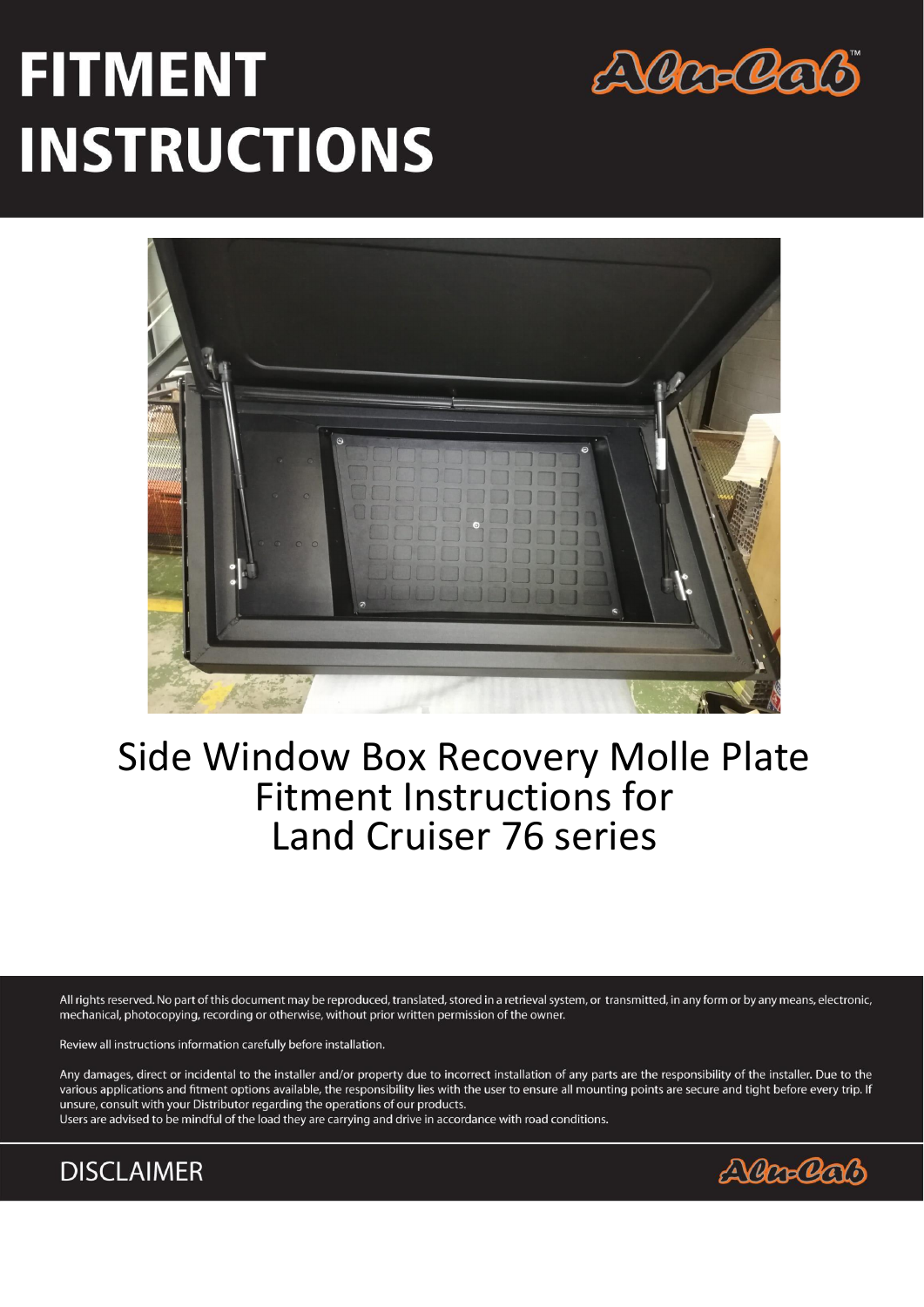## **76 Series Landcruiser Window Box Recovery Molle Fitment – Tools, Fasteners & Materials**

The tables below show the equipment, i.e. tools and fasteners required to install the Recovery Molle Plate to the Landcruiser 76 series side boxes.

## **1.1. Tools & Items Required:**

| <b>TOOLS</b>         |
|----------------------|
| 4 mm Allen key       |
| 10 mm spanner/socket |
| Rachet (Optional)    |

## **1.2 Fasteners supplied:** (Included with Side Boxes)

| <b>ITEM</b>                 | <b>QTY</b> |
|-----------------------------|------------|
| M5 x 25 mm Button Head Bolt |            |
| M5 Nyloc Nuts               | 10         |
| M5 Plastic Nut Caps         |            |
| M5 Flat washers             | 10         |

## **1.3 Hardware Required:**

| <b>DESCRIPTION</b>   | <b>OTY</b> |
|----------------------|------------|
| Recovery Molle Plate |            |
| <b>Rubber Mat</b>    |            |



**Please ensure to lay out all parts provided on a table or flat surface in order to check that all required parts are accounted for and prevent potential frustration at a later stage.**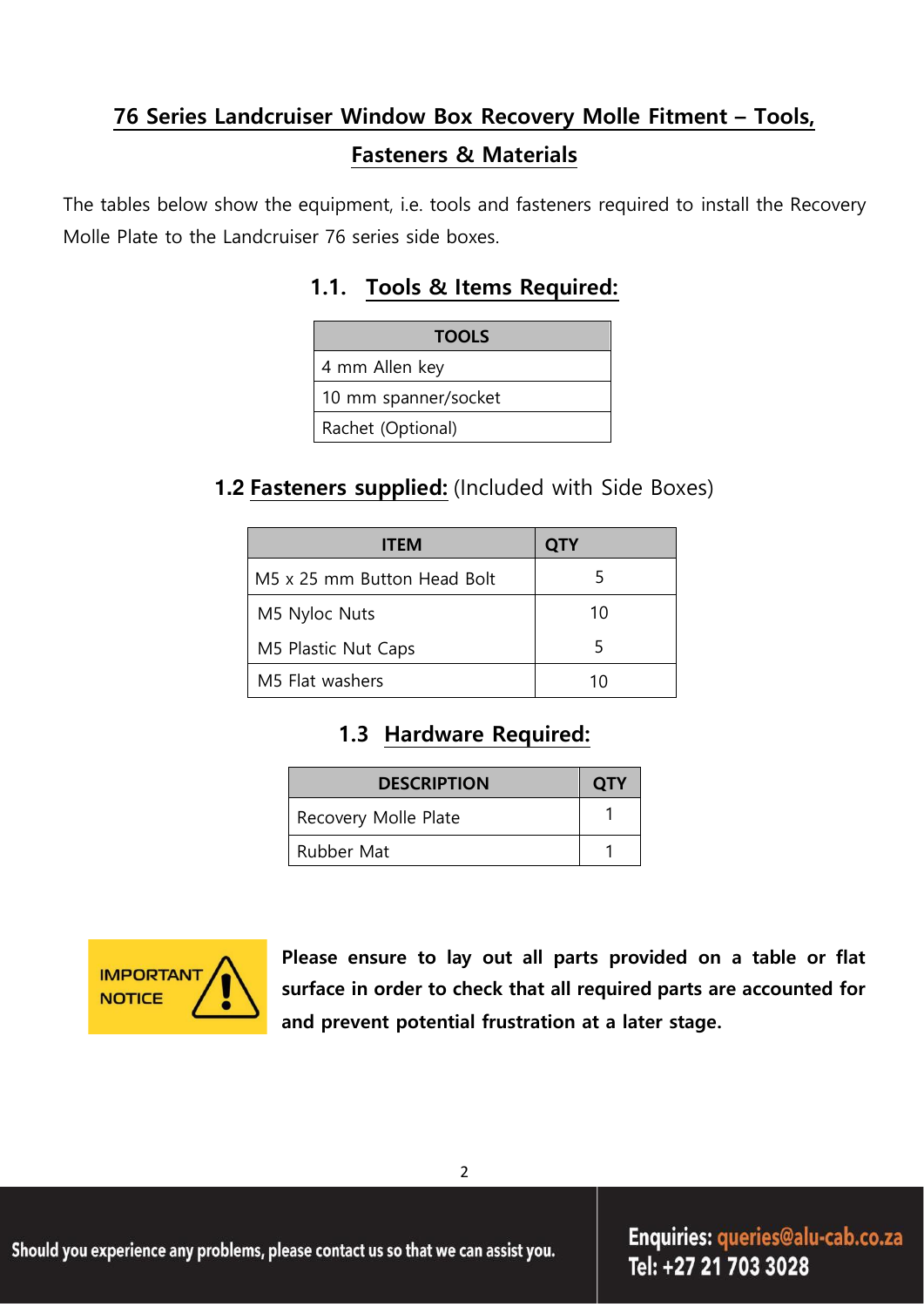## LHS RECOVERY MOLLE PLATE:

## **STEP 1:**

Please confirm that all the required parts and fasteners are accounted for and lay them out on a table or flat surface.



**STEP 2:** 

Fasten a M5x25mm bolt with flat washer and nut to each of the holes of the backing plate as seen below.



Should you experience any problems, please contact us so that we can assist you.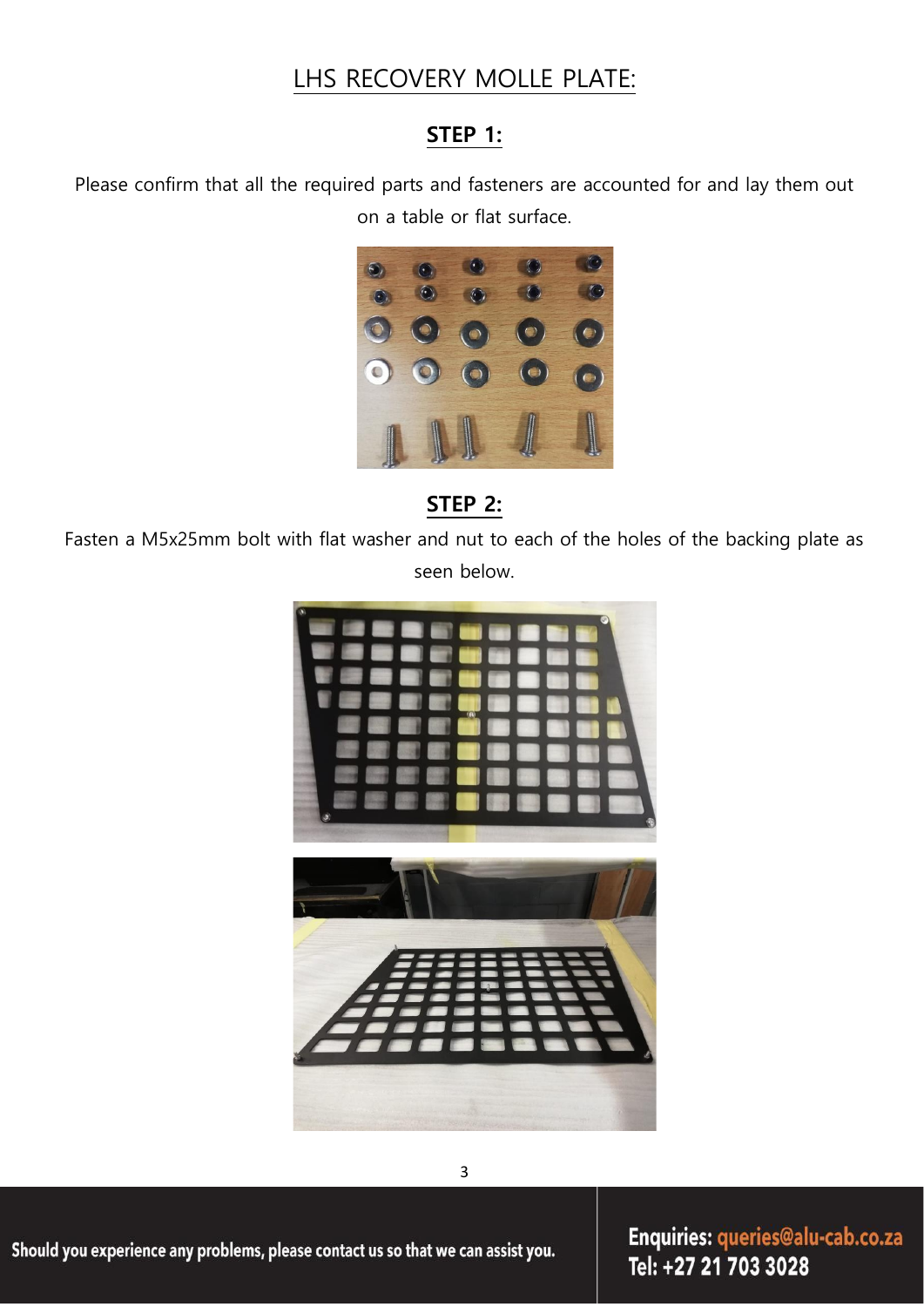#### Ensure to leave +- 1mm of play on each of the bolts as this will allow the backing plate to be fitted more easily.

## **STEP 3:**

You can now fasten the molle plate to the window box as seen below.



When correctly fitting the Molle plate to the box, the spacing between the edge of the molle plate and the edge of the box should be uniform as seen below.



Should you experience any problems, please contact us so that we can assist you.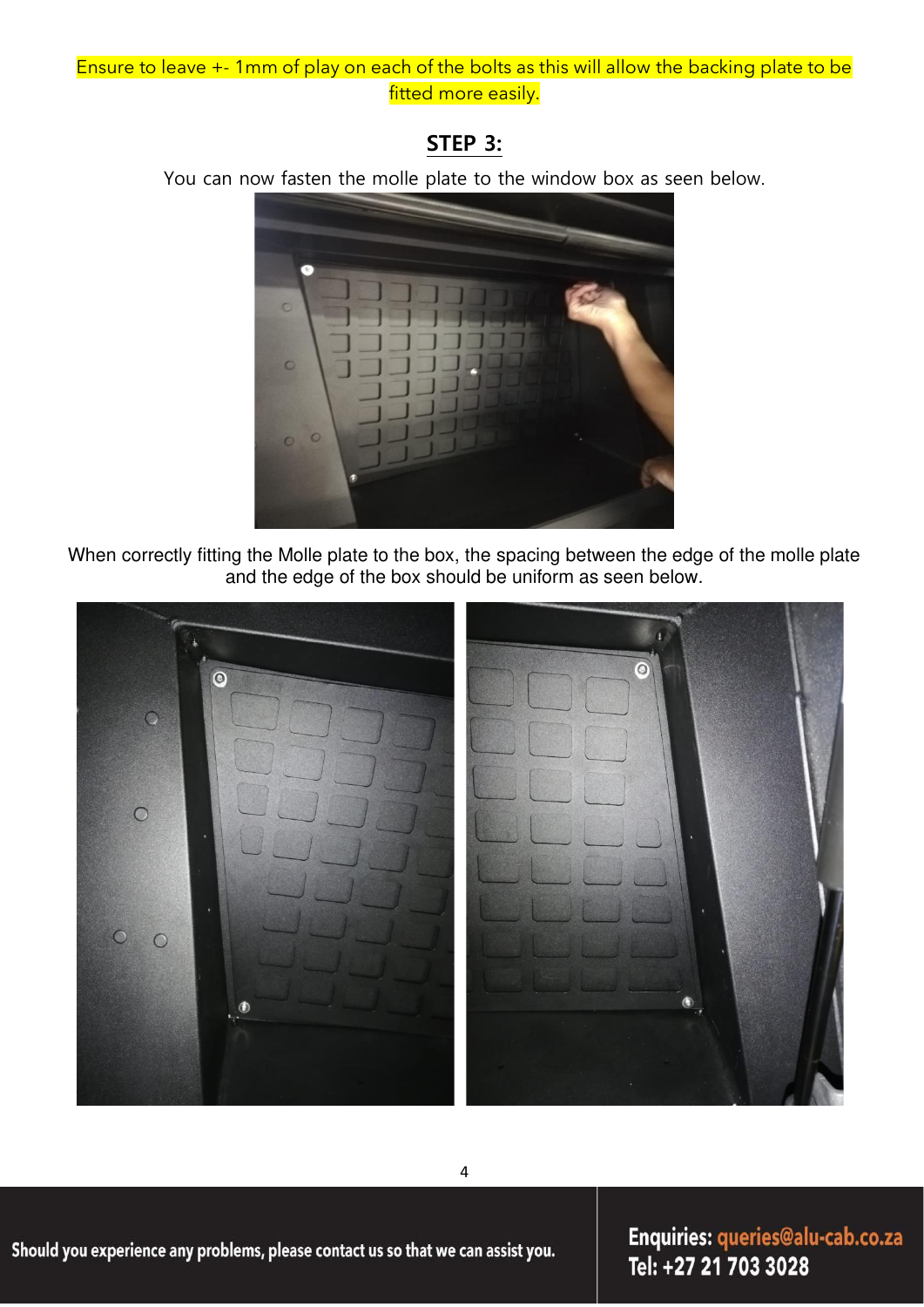

**STEP 4:**

Place the Rubber mat supplied with the kit just under the molle plate as seen below



Once done your box should look as follows.

5

Should you experience any problems, please contact us so that we can assist you.